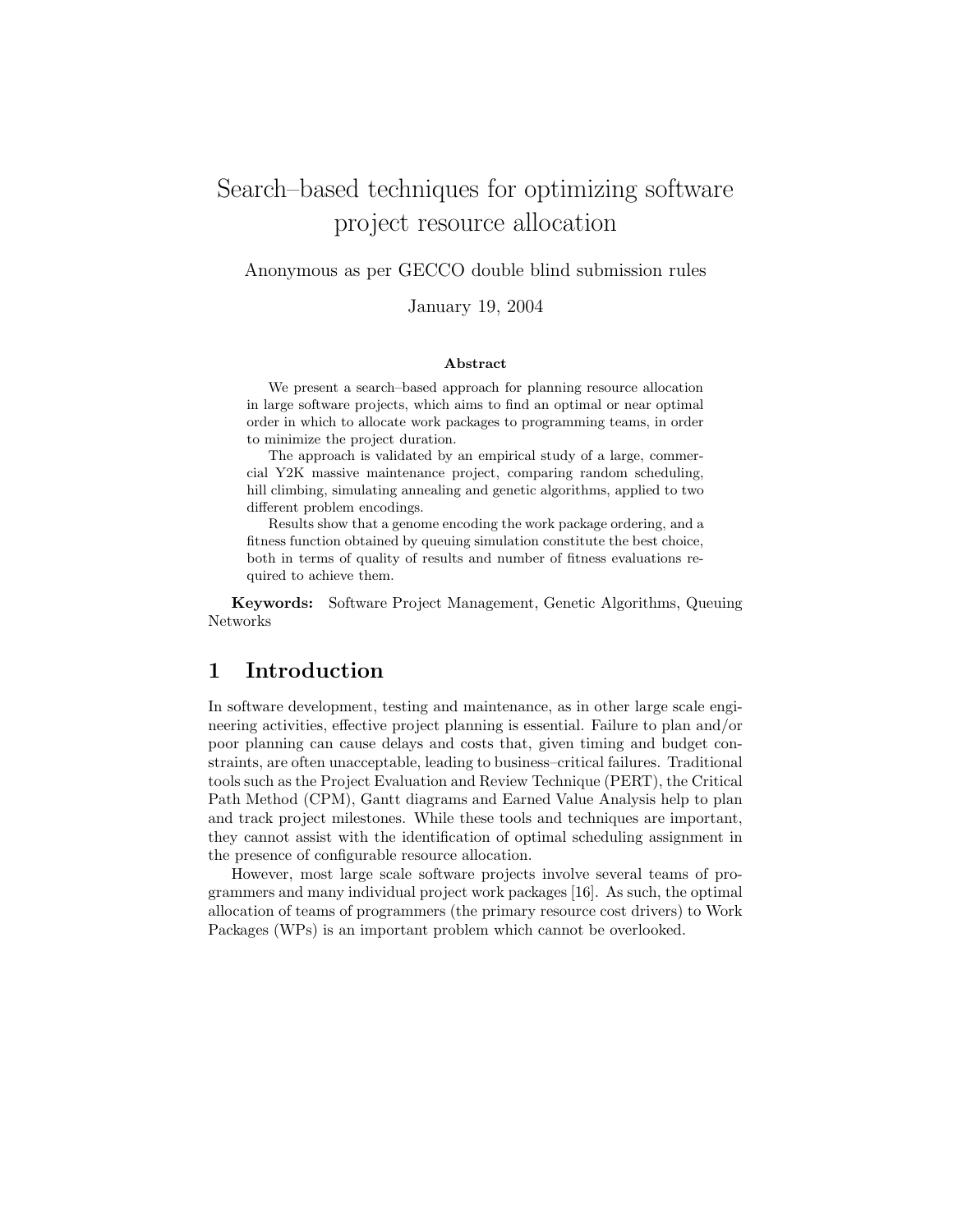In this paper we study this problem from the perspective of a massive software maintenance project. The term 'massive' is used to refer to those maintenance interventions, such as Y2K remediation, Euro conversion or phone numbering change, involving a large number of applications simultaneously [11]. Such maintenance activities present particularly acute problems for managers, since they have fixed hard deadlines and cut right across an entire software portfolio, touching almost every software asset possessed by the organisation.

When a massive maintenance request arrives, it is split in WPs according to the project work-breakdown structure. An analogy estimate [17] can be used to determine the effort required to maintain each WP. Having obtained estimates for effort, the next task is to determine the order in which WPs flow into the queuing system to be dealt with by the next available team of programmers.

The order of presentation of WPs is a way of describing the allocation of programmer teams to WPs. Such a resource allocation problem is an example of a bin packing problem, the solution of which is NP-hard [8] and, for which, search based techniques are known to be effective [10]. This paper presents the results of an empirical study into the applicability of search–based techniques to software resource allocation problems. The approach is validated by an empirical study, using historical data from a real–world massive Y2K maintenance intervention, conducted on a financial system for a European company.

The primary contributions of this paper are as follows:

- This is the first paper to consider the problem of software project resource allocation using Search–Based Software Engineering.
- The paper presents results from an empirical study which compares two different encoding strategies. For each strategy, results are reported for implementations of four algorithms: genetic algorithm, simulated annealing, hill climbing and random search. The empirical study's experiments are conducted on real-world data from a massive Y2K intervention.
- The paper also presents results of a study into the effect of changing the staffing levels on the overall time required.

The remainder of the paper is organized as follows. After a brief overview of existing scheduling approaches and application of heuristic approaches to software project management, Section 3 describes the search techniques used in the present paper. Section 4 lists the research questions this paper aims to answer, while Section 5 reports and discusses the results from the empirical study. Section 6 concludes.

# 2 Related Work

One of the first examples of search–based scheduling was due to Davis [6]. A survey of the application of genetic algorithms to solve scheduling problems has been presented by Husbands [10]. The mathematical problem encountered is, as described by the author, the classical, NP-hard, bin packing or shop-bag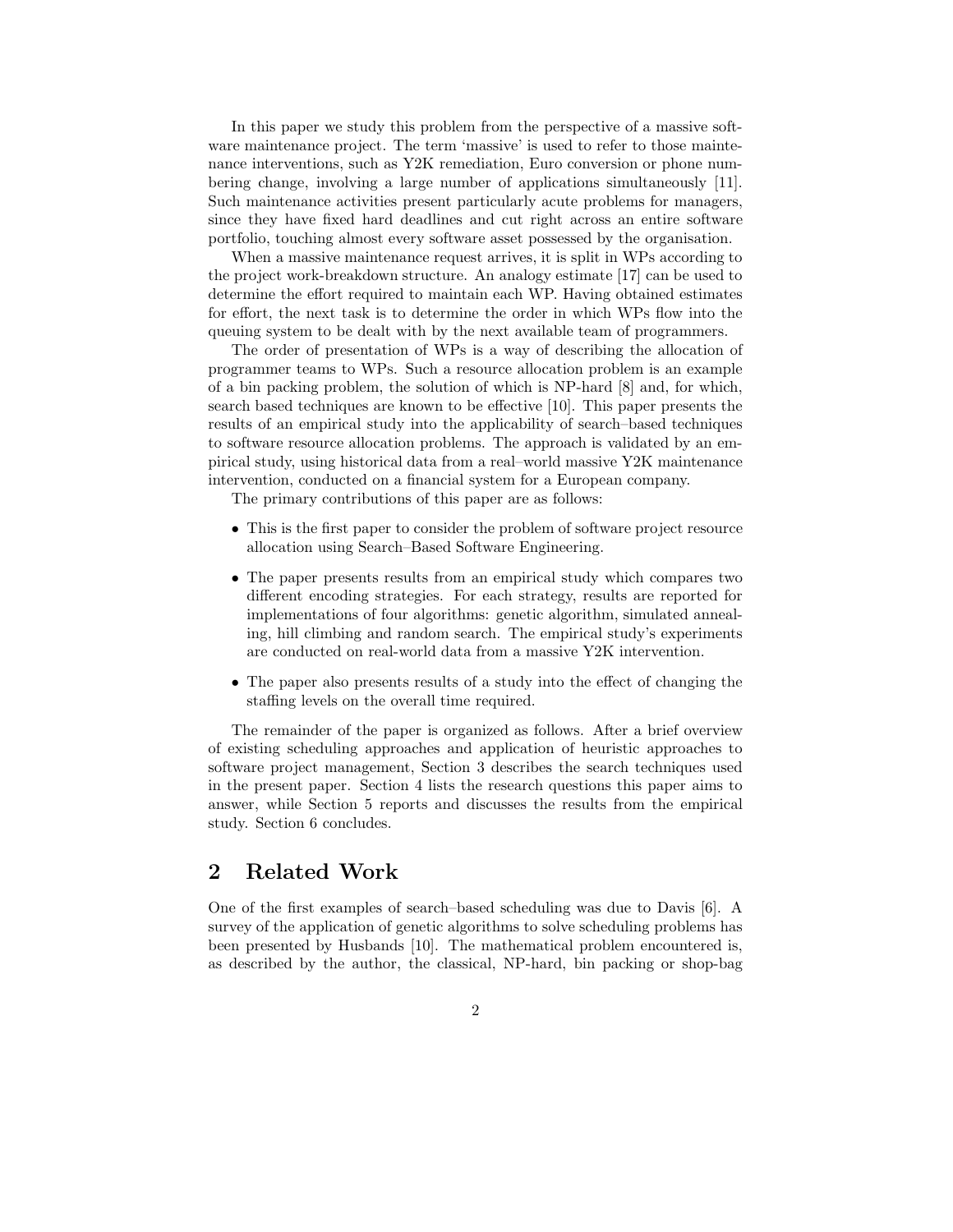problem. A survey of approximated approaches for the bin packing problem is presented in [5].

Search heuristics have been applied in the past to solve some related software project management problems. In particular, Kirsopp et al. reported a comparison of random search, hill climbing and forward sequential selection (FSS) to select the optimal set of project attributes to use in a search–based approach to estimating project effort [13].

A comparison of approaches (both analytical and evolutionary) for prioritizing software requirements is proposed in [12], while Greer and Ruhe proposed a GA-based approach for planning software releases [9].

Finally, the problem of staffing a software maintenance project using queuing networks and discrete-event simulation was addressed by Antoniol et al. [3]. Given an (ordered) distribution of incoming maintenance requests, the goal of Antoniol et al. was to determine the staffing levels for each team. This paper aims to augment this approach, using search–based techniques to determine the optimal WP ordering.

### 3 The Different Approaches

At a first level of approximation, the maintenance task is considered as a monolithic step task (i.e., the single node model of Antoniol et al. [3]). This section explains how we formulated the problem as a search–based problem, using two different encodings, GAs, hill climbing and simulated annealing. A random search was also implemented for each encoding, to provide base line (worst case) data.

#### 3.1 The encodings used

The search approaches applied in this paper were implemented for two different schemas of genome encoding and fitness function: the pigeon hole genome and the ordering genome. The overall implementation, combining the search-based heuristics (GA, hill climbing, simulated annealing) and queuing simulation is shown in Figure 1-c.

#### 3.1.1 The pigeon hole genome

The pigeon hole genome describes the genome as an array of  $N$  integers, where N is the number of WPs. Each value of the array indicates the team the WP is assigned to. The genome schema is shown in Figure 1-a. The fitness function (which is minimised) is simply the value of the project's overall deadline. That is, for a single-step/multi-server maintenance process, the maximum completion time among the different servers.

To implement a GA for this encoding, the mutation operator randomly selects a WP and randomly changes its team. The crossover operator is the standard single point crossover.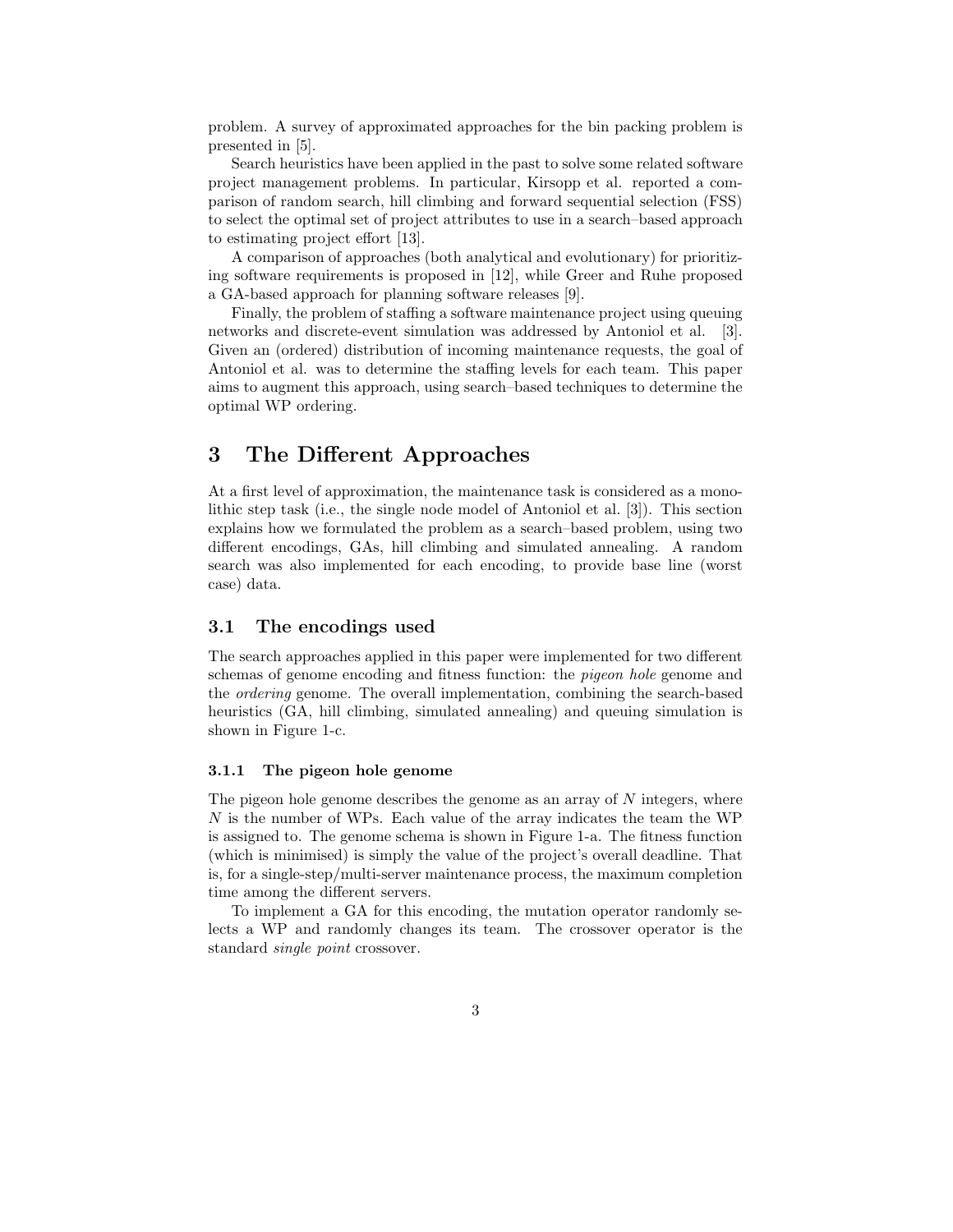

c) Software Project Planning approach with the Ordering genome

Figure 1: a) The Pigeon Hole Genome - b) The Ordering Genome - c) The proposed approach

#### 3.1.2 The ordering genome

The ordering genome also represents the problem as an N-sized array, but the value of a genome element indicates the position of the WP in the incoming queue, for a single-queue/multi-server queuing system. The genome schema is shown in Figure 1-b.

The fitness function takes as input, the genome (i.e. the WP sequence) and computes the finishing deadline using the queuing simulator of Antoniol et al. [3].

To implement a GA for this encoding, the mutation operator randomly selects two WPs (i.e. two array items) and exchanges their position in the queue. The crossover operator is somewhat more complex. Two offspring  $(o_1 \text{ and } o_2)$ are formed from two parents  $(p_1 \text{ and } p_2)$ , as follows:

- 1. A random position  $k$ , is selected in the genome.
- 2. The first k elements of  $p_1$  become the first k elements of  $o_1$ .
- 3. The last  $N-k$  elements of  $o_1$  are the sequence of  $N-k$  elements which remain when the k elements selected from  $p_1$  are removed from  $p_2$ .
- 4.  $o_2$  is obtained similarly, composed of the first  $N-k$  elements of  $p_2$  and the remaining elements of  $p_1$  (when the first N-k elements of  $p_2$  are removed).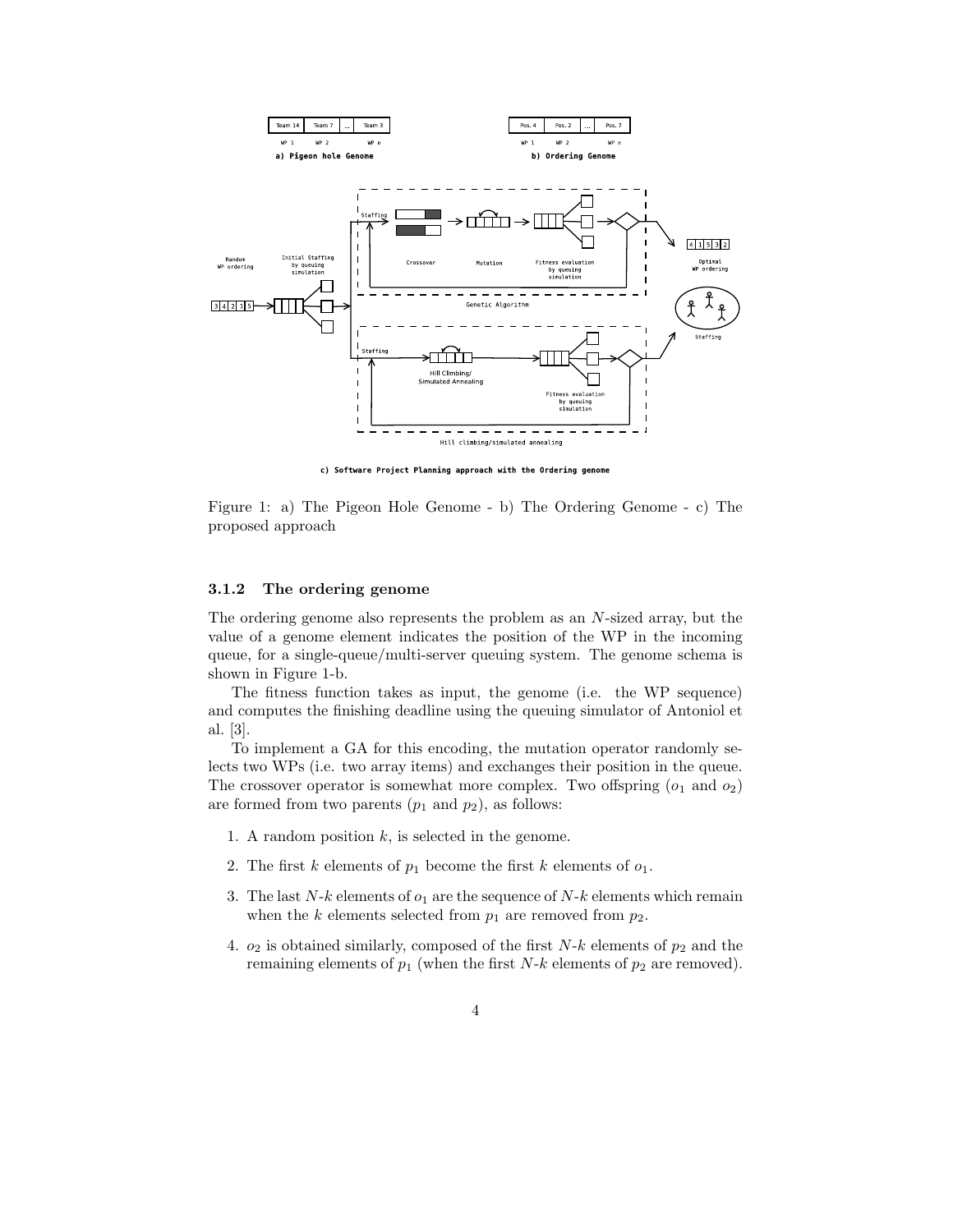For instance, if  $k = 2$  and  $p_1 \equiv \{4, 2, 3, 6\}$  and  $p_2 \equiv \{4, 6, 3, 2\}$ , then  $o_1 \equiv$  $\{4, 2, 6, 3\}$  and  $o_2 \equiv \{4, 6, 2, 3\}.$ 

This approach to crossover has the advantage that it guarantees that each offspring contains precisely one position in the sequence per WP. It therefore avoids the need for repair, or some other mechanism which might be required to deal with duplication of sequence numbers in a more simple-minded crossover operator.

#### 3.2 The hill climbing approach

The hill climbing approach works as follows:

- 1. It starts with a initial solution where each WP is randomly assigned to a team;
- 2. It randomly takes a WP and assigns it to a new, randomly selected, team.
- 3. The new configuration is accepted if and only if it leads to a finishing deadline smaller than the one obtained with the previous configuration.
- 4. The algorithm iterates through step 2 for a given number of times, or until, for a given number of steps, the objective function does not improve.

#### 3.3 The simulated annealing approach

It is well known [15] that one of the main weaknesses of the hill climbing approach is that it suffers of the problem of local optima. To overcome such a problem, a simulating annealing approach [15] can be applied instead.

Simulating annealing randomly selects a WP and tries to randomly assign it to a new team. Unlike hill climbing, however, if the latter causes an increase of the objective function (which we seek to minimize), the new configuration can be accepted if:

$$
p < m \tag{1}
$$

where:

- p is a random number in the range  $[0 \dots 1]$  and
- $m = e^{\Delta f itness/t}$

where t was chosen as

$$
t = \frac{\alpha}{\log(x + \beta)}\tag{2}
$$

 $\alpha$  and  $\beta$  are constants of the same order of magnitude of  $\Delta fitness$ , and x is the current number of iterations.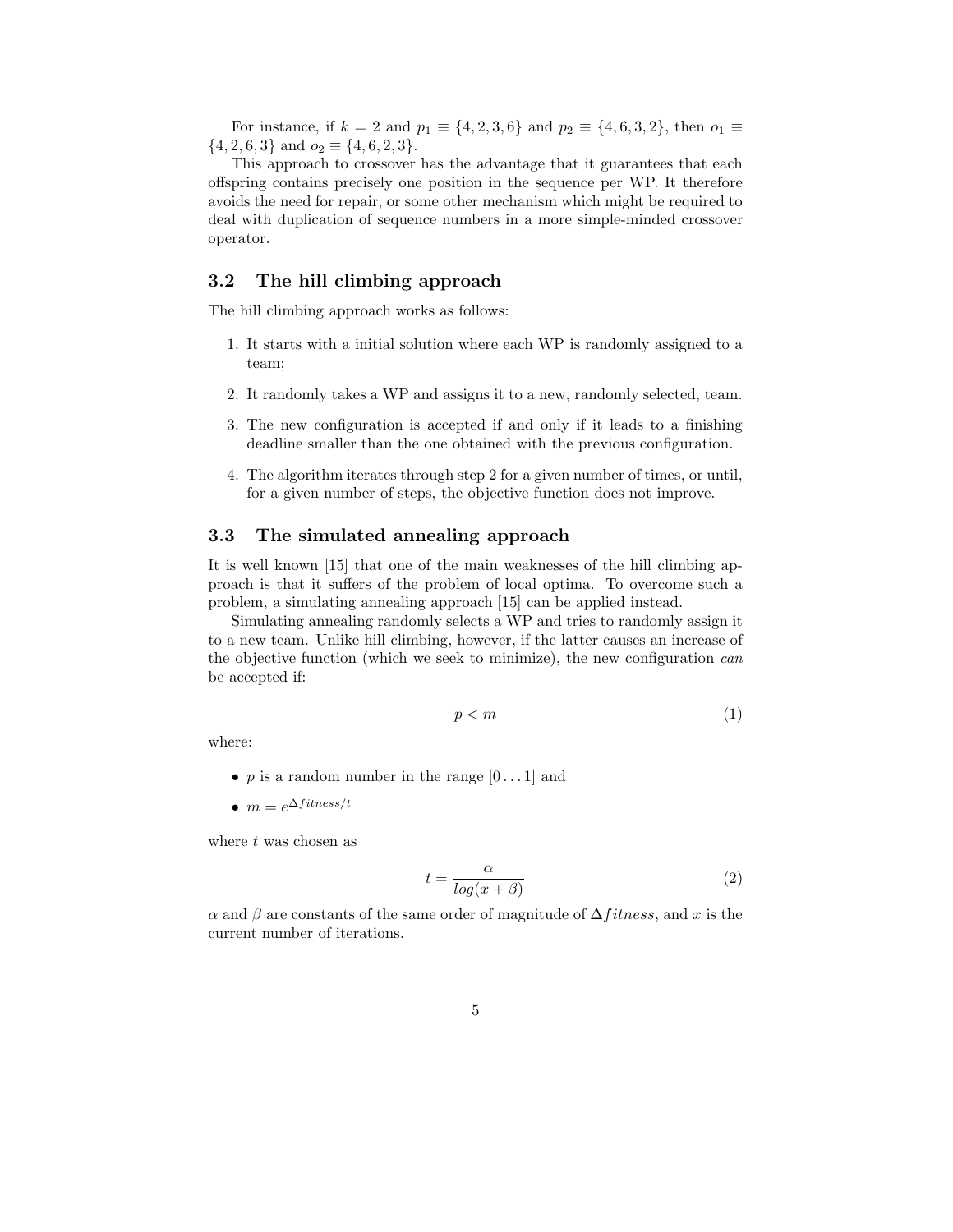### 4 Research Questions

The research questions this paper aims to answer are the following:

- For a fixed staffing level, what is the optimal order in which to present the WPs for action?
- How do the results vary with team size and distribution?
- What is the difference between GA, hill climbing and simulated annealing, both in terms of result quality and number of required fitness evaluations?
- Which is the best genome representation fitness function?

## 5 Empirical Study

#### 5.1 Empirical study description

The empirical study proposed in this paper aims at defining a near optimal scheduling for maintenance activities of work packages coming from a massive maintenance project, related to fixing the Y2K problem in a large financial software system from a European commercial financial organisation.

According to its Work Breakdown Structure (WBS), the application was decomposed into WPs, i.e. loosely coupled, elementary units (from one to nine for each application) subject to maintenance activities; each WP was managed by a WP leader and assigned to a maintenance team (the average team size was approximately four programmers). Overall, the entire system was decomposed in 84 WPs, each one composed, on average, of 300 COBOL and JCL files.

The project followed a phased maintenance process (similar to that defined by the IEEE maintenance standard [1]), encompassing five macro-phases:

- 1. Inventory: deals with the decomposition of the application portfolio into independent applications, and successive decomposition of each application into WPs;
- 2. Assessment: identifies, for each WP, candidate impacted items, using automatic tools;
- 3. Technical Analysis (TA): deals with the analysis of impacted items and identifies a candidate solution among a set of pre-defined solution patterns;
- 4. Enactment (Enact): an automatic tool was used to apply patches to the problems identified and analyzed in the previous phases. The solution was usually based on windowing [14];
- 5. Unit Testing (UT) was performed on each impacted WP; tools were used for automatic generation of test cases.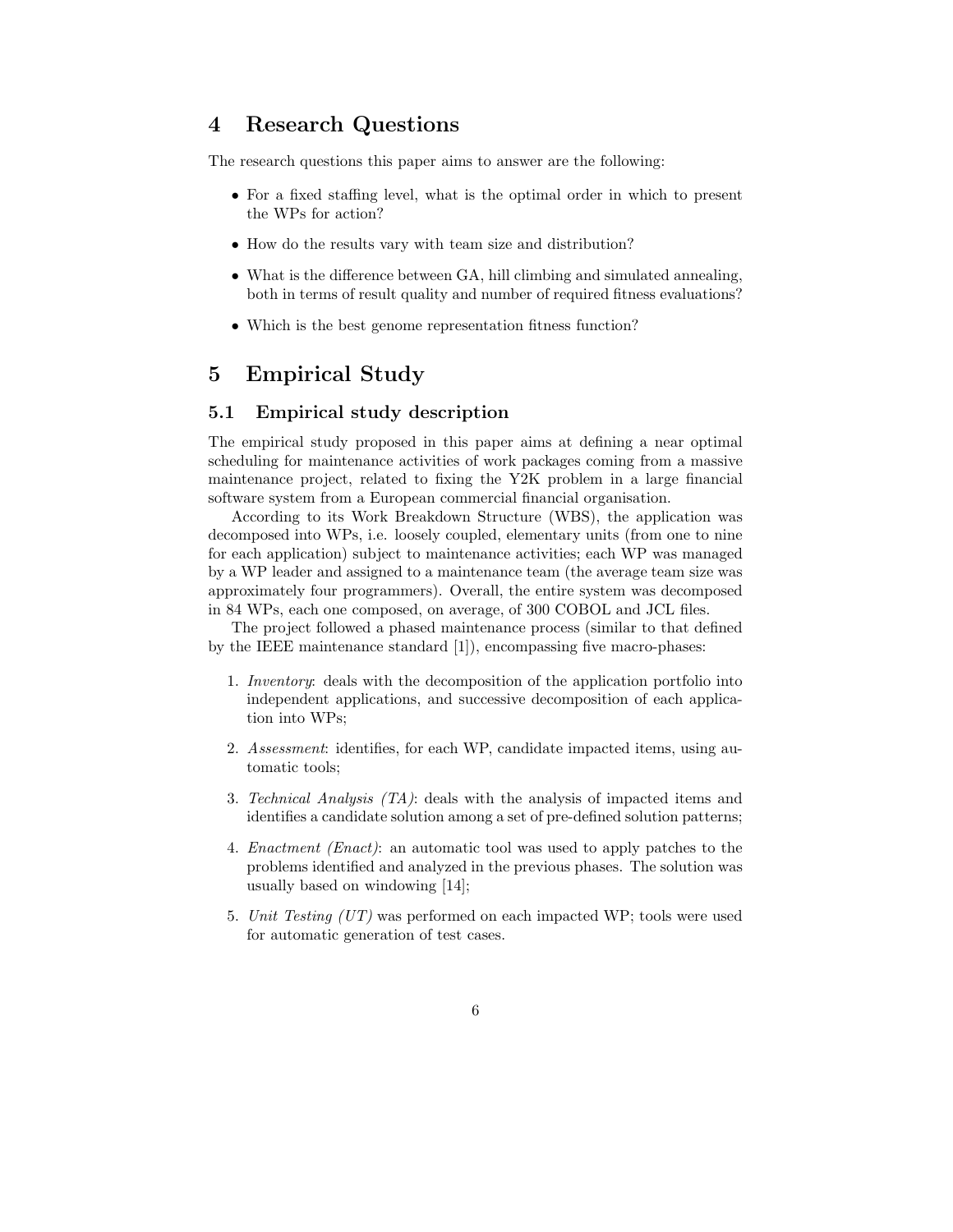Because the intervention was performed almost semi-automatically and involved highly standardized activities, it is possible to make an assumption that it is valid to interchange between people and months. That is, given a maintenance team size,  $s$  and the effort required  $e$ , the time  $t$  necessary to perform the task is:

$$
t \simeq \frac{e}{n} \tag{3}
$$

Due to Brooks' law [4], this could be an overly optimistic assumption. However, as other authors have noted [2], given the small team sizes (fewer than eight people) and the standard (training–free) nature of the maintenance task, this approximation was considered reasonable. The model can be generalized to situations in which Brooks' law does apply by the simple introduction of a non-linearity factor.

A further simplification introduced with our study is the absence of dependencies between WPs (i.e., there is no constraint on possible orderings which can be selected).

#### 5.2 Case study results

First and foremost, we will analyze the difference i) between the two types of genome, i.e. the ordering genome and the pigeon hole genome, and ii) between all the different approaches described in Section 3. Results for all eight possible combinations are shown in Figure 2. For robustness, the average over ten runs for each encoding/search algorithm was used to produce the results reported in Figure 2. For the GA, the following parameters were chosen:

- Population size: 100 individuals;
- Type of GA: elective;
- Crossover probability: 0.6; and
- Mutation probability: 0.1.

The figure clearly shows that the ordering genome encoding outperforms, in general, the pigeon hole genome encoding. This supports the usefulness of the proposed approach that combines search–based heuristics with queuing simulation. The ordering genome is effective not only for speed of convergence, but also for the possibility it gives of modeling more complex maintenance tasks. A queuing simulator allows modeling multi–stage maintenance processes, even accounting for rework or abandonment after a given phase, as well as for priority queues and for dependencies between WPs.

The results also highlight the fact that applying search–based heuristics is a sensible approach because they significantly outperform a randomly-generated staffing. Only the GA–based pigeon hole algorithm reaches results comparable with the ordering genome, although requiring a high number of generations. The comparison of the different approaches, implemented using the ordering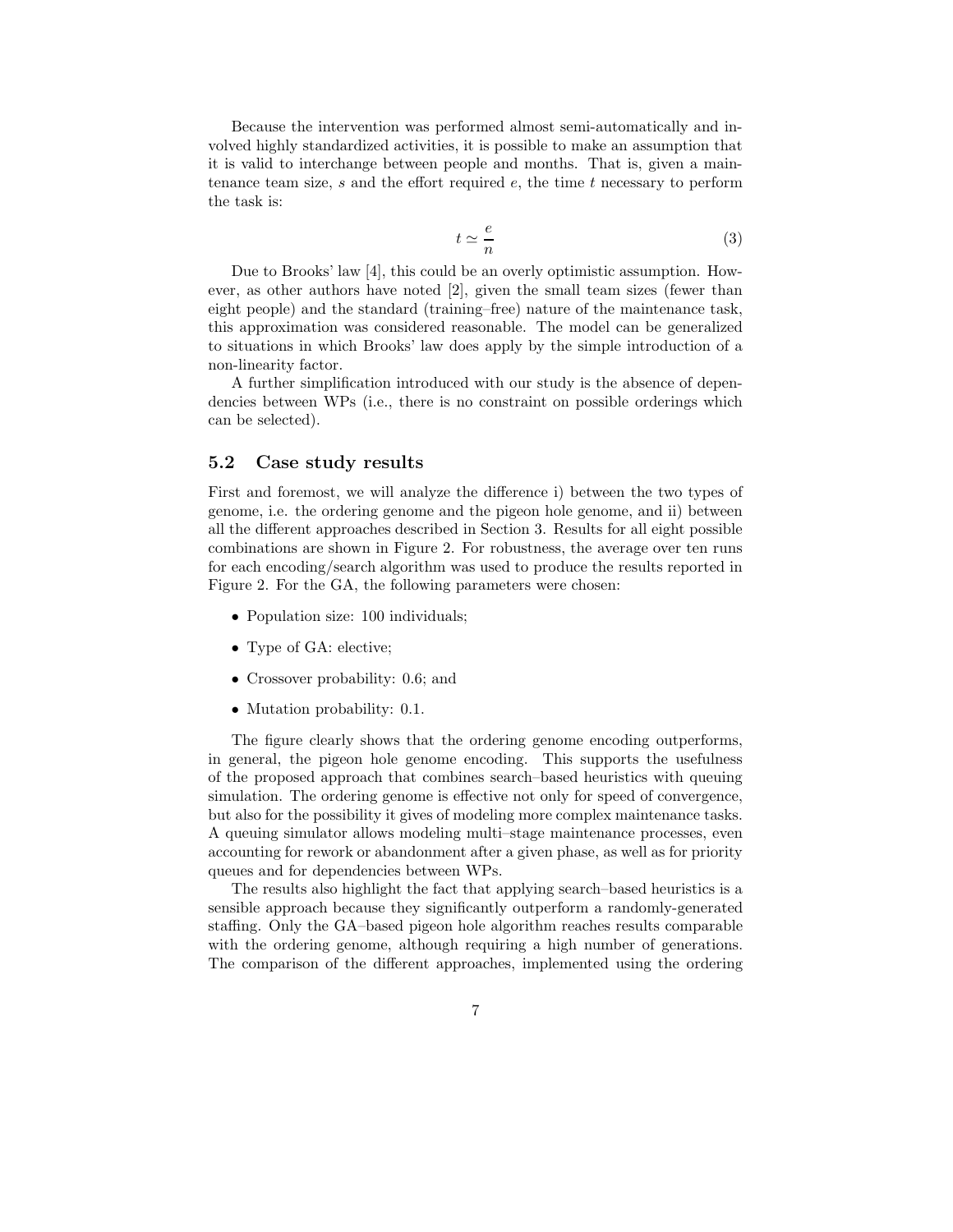

Figure 2: Comparison of different genomes and different approaches

genome, highlights that the GA seems to exhibit a faster start (due to its intrinsic parallelism), although it is then overtaken by the hill climber. After 400/500 generations/iterations the results are exactly the same. Also the simulated annealing approach reaches, after about 100 generations, the same result of GA and hill climbing. It exhibits a slower start due to the likelihood (higher for the first generations) of accepting a worsening solution.

Since hill climbing with the ordering genome is identified as the best search technique/encoding, according to the research questions stated in Section 4, the question now becomes:

- 1. How does the estimated finishing time vary with the number of people available? and
- 2. What happens if we consider groups of different size? That is, Like De Penta et al. [7], we may have some *fast lanes* in the queuing model. However, while in [7] the authors dedicated some servers to the shortest maintenance requests (similar to the fast lane checkout in a supermarket), here we can differently distribute the available people, having a given percentage of double–sized teams, i.e. fast servers to which the longest requests will be dispatched. As before, this assumes that Brooke's law is avoided because of the nature of the project (See Equation 3).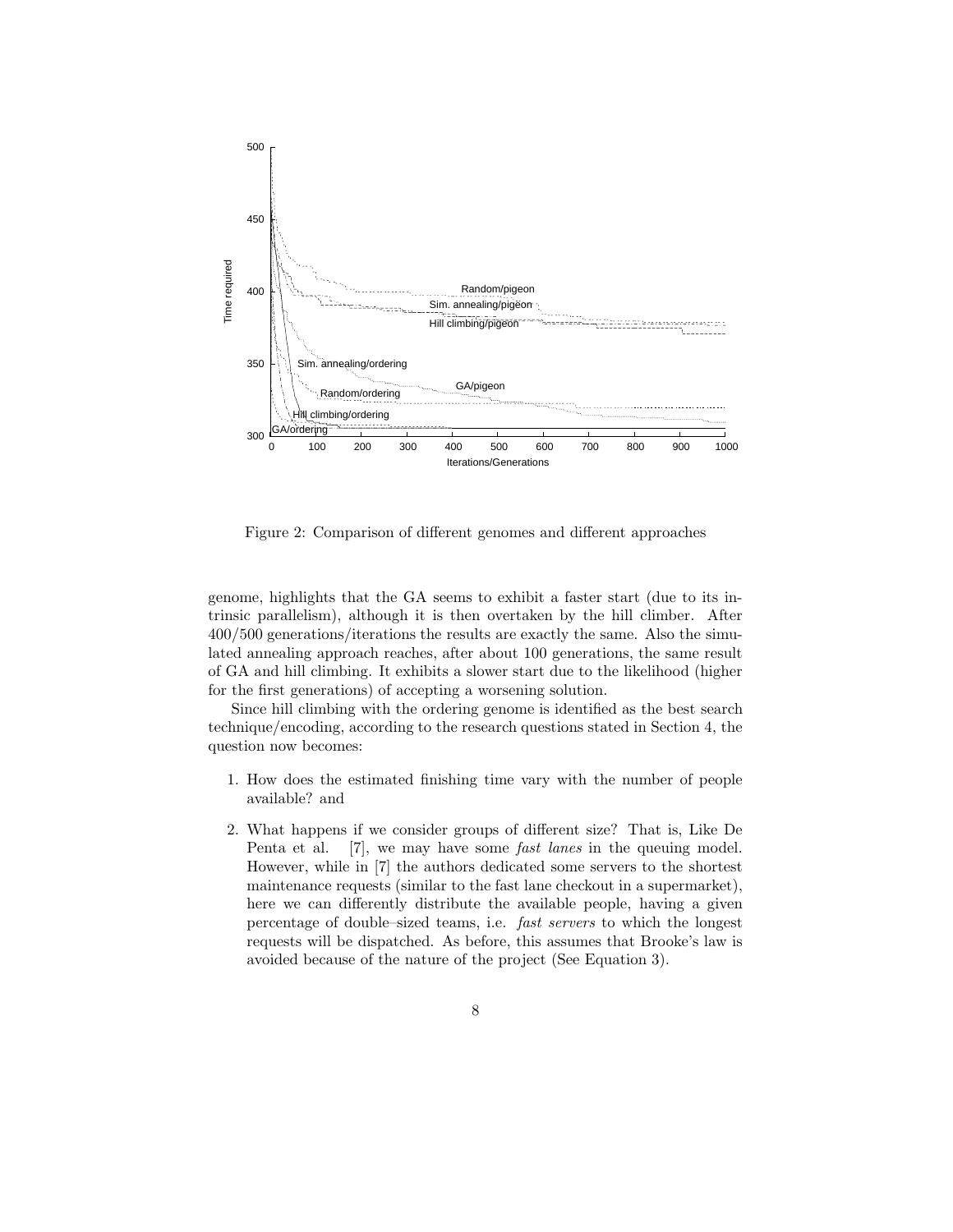Results for different numbers of people available in total, and for different percentages of double–sized teams are shown in Figure 3. In particular, each line represents a different number (from 10 to 40) of people involved, the Y axis represents the result of the staffing (i.e., the estimated finishing time), while the X axis represents the percentage of double–sized teams. For instance, a percentage of 10% for a total of 10 people available means that 10% of the teams will be composed of two persons instead of one only. In this case we will have a total of 9 teams, 8 composed of one person and one (about 10% of 9) composed of two people. As explained above, such a team can be used to handle (in less time) the longest requests; the fitness function will therefore tend to award the assignment of a long task to a double–sized team, in that the resulting overall finishing time will be shorter. On the other hand, assigning short tasks to such a team will be almost useless, and could prevent the correct assignment of the longest tasks (due to the busy state of the resource).



Figure 3: Performance obtained with different numbers of people available overall for the project and different percentages of double–sized teams

The figure shows that, for a small number of people available (say 10 to 15), it is not convenient to have any fast servers, since it implies a reduction of the total number of servers; for such a staffing level this is unacceptable. However, when the staffing increases, instead of excessively increasing the number of servers it turns out to be useful to have at least a small percentage of fast servers.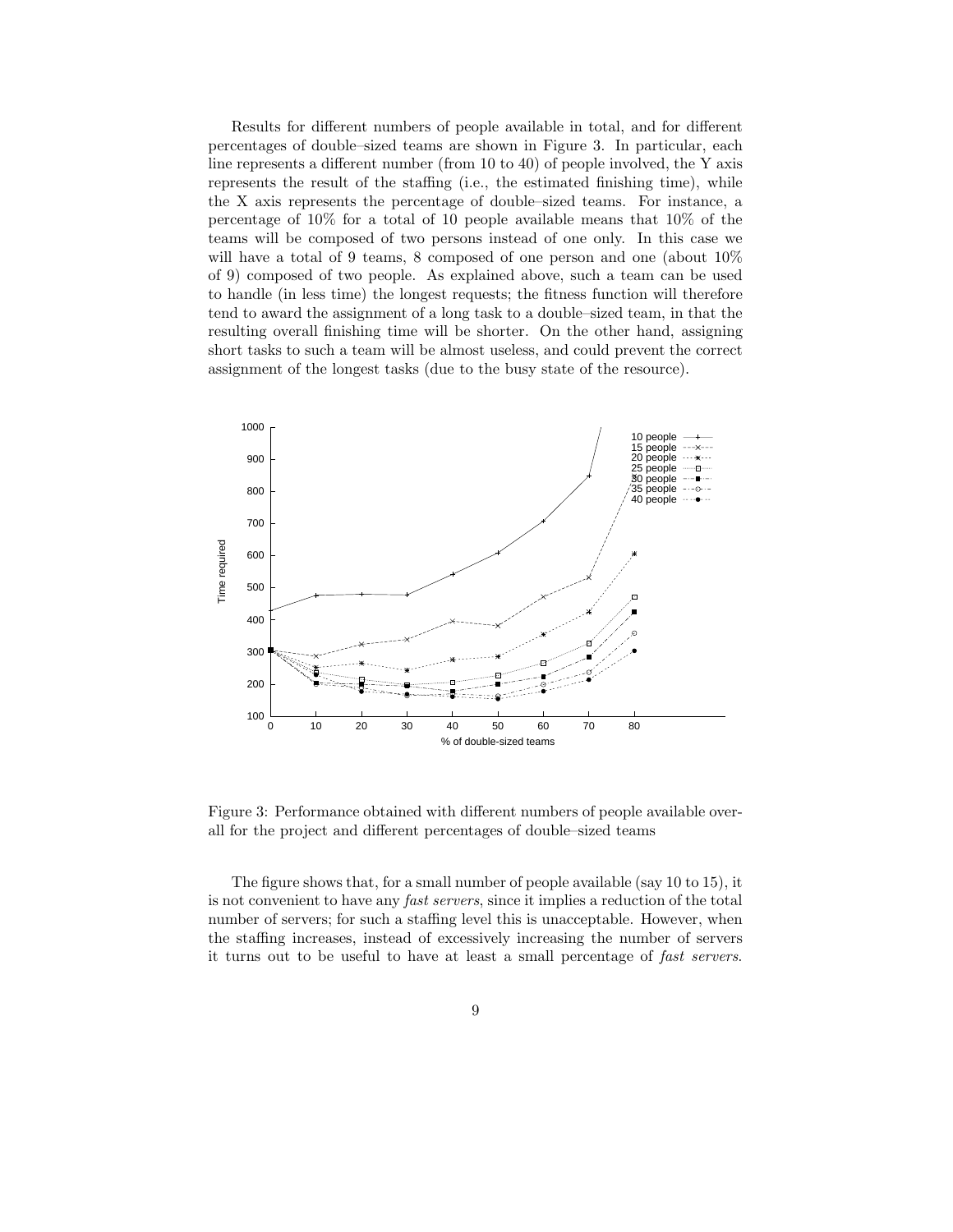These fast servers are able to avoid that the longest task duration determines the overall finishing time. For example, let us suppose that the longest task requires 60 days, while all the remaining ones can be accomplished in 30 days. In that case, the total duration of the project cannot be smaller than 60 days. Instead, if we double the size of the team working on that task, the total finishing time could be, for example, 40 days (because the longest task now completes in 30 days and that the reduction in the number of people available for the other tasks causes them to finish in 40 days).

A further increase of staffing tends to increase the optimal percentage of fast servers, moving the minimum point of the 'bathtub curve' to the right.

### 6 Conclusions

This paper has demonstrated that search–based techniques can be applied to optimise resource allocation in a software engineering project. Three search based techniques were evaluated. Each was applied to two very different encoding strategies. Each encoding represents the way in which the work packages of the overall project are to be allocated to teams of programmers.

The ordering encoding, which combines the search–based approach with a queuing simulation model, was found to outperform the other approaches.

For the less optimal encoding the GA performed significantly better than the other approaches. For the optimal encoding, though GA starts better simulated annealing and hill climbing approaches soon catch up, so that the overall difference between the three approaches appears to be small, compared to the problem of establishing an effective encoding.

Finally, the paper reports the results of experiments that alter the size of the project teams. While for a small overall staffing level, double-sized teams do not improve performance, increasing the overall staffing level is sufficiently high, it proved effective to have double–sized teams.

# 7 Acknowledgments

# References

- [1] IEEE std 1219: Standard for Software maintenance. 1998.
- [2] T. Abdel-Hamid. The dynamics of software project staffing: a system dynamics based simulation approach. IEEE Transactions on Software Engineering, 15(2):109–119, 1989.
- [3] G. Antoniol, A. Cimitile, G. A. Di Lucca, and M. Di Penta. Assessing staffing needs for a software maintenance project through queuing simulation. IEEE Transactions on Software Engineering, 30(1):43–58, Jan 2004.
- [4] F. Brooks. The Mythical Man-Month 20th anniversary edition. Addison-Wesley Publishing Company, Reading, MA, 1995.
- [5] E. J. Coffman, M. Garey, and D. Johnson. Approximation algorithms for binpacking. In Algorithm Design for Computer System Design, 1984.